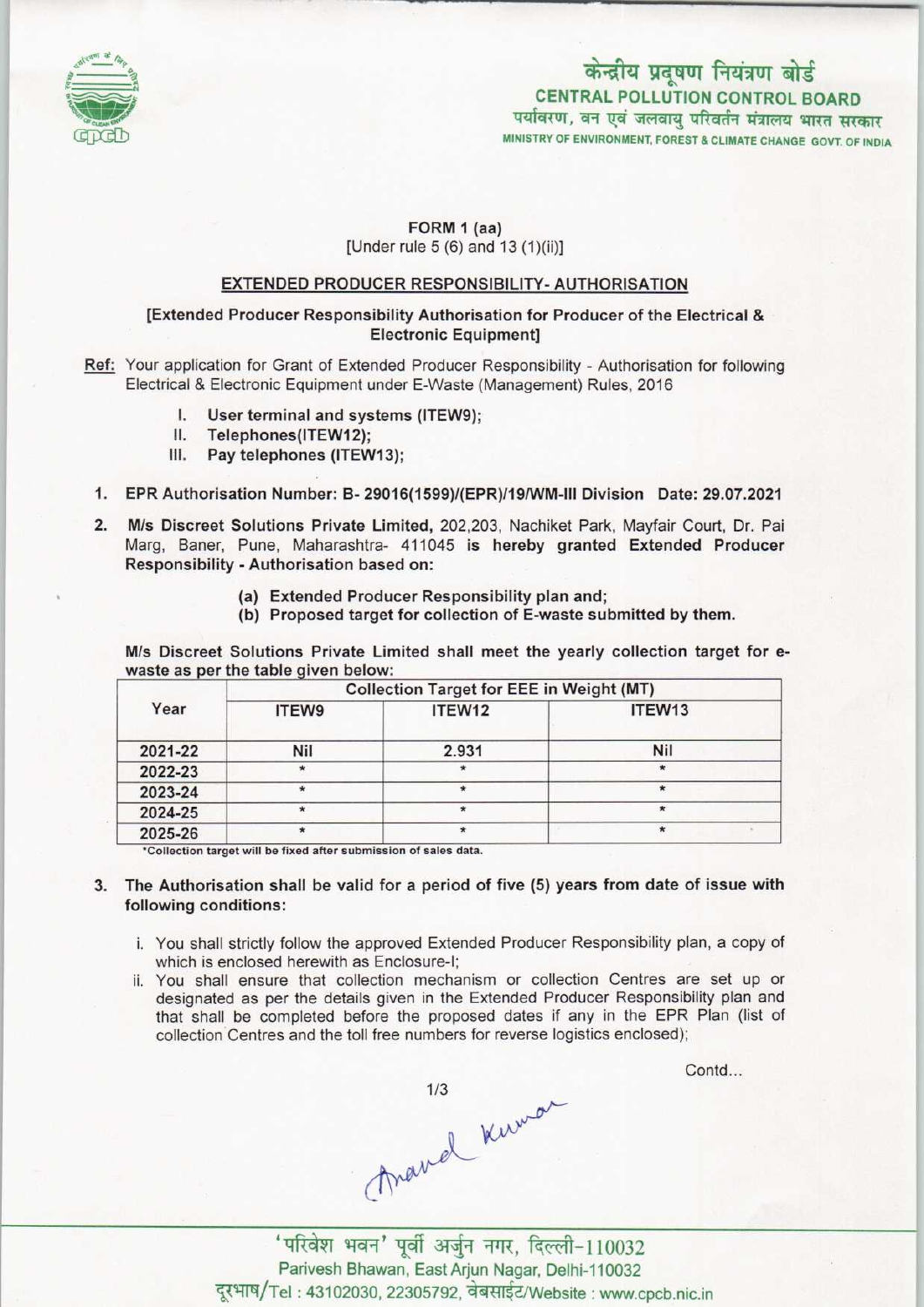

From pre page...

- iii. You shall ensure that all the collected e-waste is channelized to your PRO's (M/s Vincular Testing Labs India Private Limited) dismantler/recycler and record shall be maintained at PRO, recycler/dismantler and your end;
- iv. You shall maintain records, in Form-2 of these Rules, of e-waste and make such records available for scrutiny by Central Pollution Control Board;
- v. You shall file annual returns in Form-3 to the Central Pollution Control Board on or before 30th day of June following the financial year to which that returns relates.

## vi. General Terms & Conditions of the Authorisation:

- a.The authorisation shall comply with provisions of the Environment (Protection) Act, 1986 and the E-waste (Management) Ruies.2016 made there under;
- b. The authorisation or its renewal shall be produced for inspection at the request of an officer authorised by the Central Pollution Control Board;
- c.Any change in the approved Extended Producer Responsibility plan should be informed to Central Pollution Control Board within 15 days on which decision shall be communicated by Central Pollution Control Board within sixty days;
- d. It is the duty of the authorised person to take prior permission of the Central Pollution Control Board to close down any collection centre/points or any other facility which are part of the EPR plan;
- e. An application for the renewal of authorisation shall be made as laid down in subrule (vi) of rule of 13(1) the E- Waste (Management) Rules, 2016;
- f.The Board reserves right to cancel/amend/revoke the authorisation at any time as per the policy of the Board or Government.

#### vil. Additional Conditions: -

- a)That the applicant will submit annual sales data along with annual returns;
- b)That the applicant has to ensure that the addresses of collection points provided by them in their EPR Plan are correct and traceable and the collection points/centres are functional;
- c) That the applicant will submit revised application for grant of EPR Authorisation in case of applicant adding/changing PRO or changing its EPR Plan;

 $2/3$ 

Contd...

Anavel Kurver